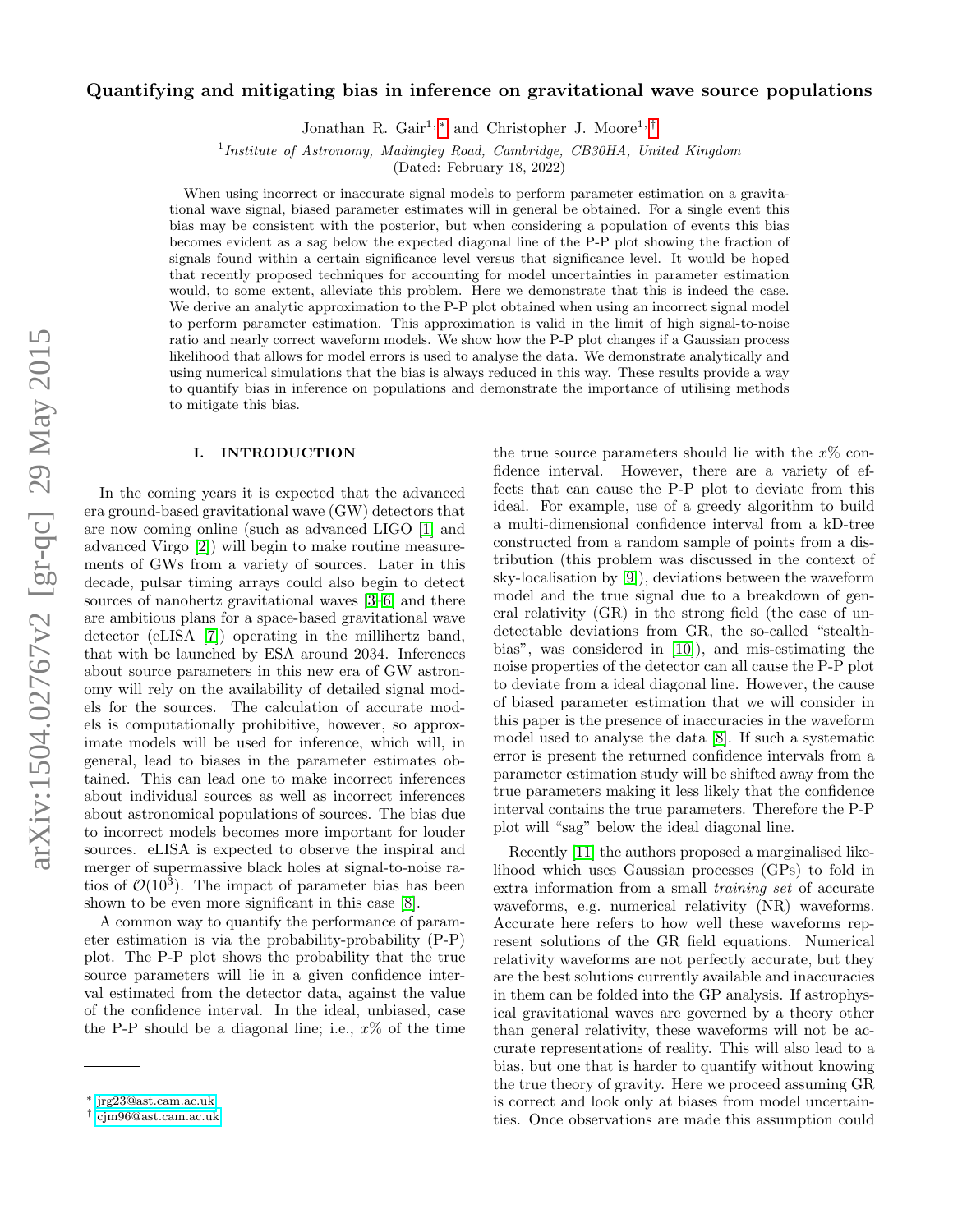be revisited if evidence arises for departures from GR.

The GP marginalised likelihood in general shifts the best fit parameters closer to the true parameters and broadens the peak in the posterior, making it more likely that a given confidence contour contains the true parameters. Therefore, it would be expected that parameter estimates obtained using the marginalised likelihood would exhibit less of a bias, and the P-P plots would exhibit less of a "sag". However, the Gaussian process regression (GPR) which underlies the marginalised likelihood makes some assumptions about how the error in the waveform model varies over parameter space. In this paper, we investigate the P-P plots both in the case where these assumptions turn out to be correct, and, more importantly, when they are incorrect.

There are two main results in this paper. The first is a derivation of an analytic expression for the expected sag in a P-P plot arising from waveform uncertainties. This is derived under the assumption that the waveform error is small so that we can use the linear signal approximation. The second is that the use of the marginalised likelihood constructed via Gaussian process regression to analyse data leads to a reduction in the size of the deviation from the diagonal line. The sag is removed completely if the true waveform errors are drawn from the same model used to construct the marginalised likelihood. However, even when the errors follow a different distribution, the marginalised likelihood leads to a reduction in the sag.

This paper is organised as follows. Sec. [II](#page-1-0) provides a recap of and quotes some necessary results about GW parameter estimation, and introduces the marginalised likelihood. Sec. [III](#page-2-0) derives analytic expressions for the P-P plots for both the standard and marginalised likelihoods for a variety of possible waveform errors. Sec. [IV](#page-7-0) describes the numerical simulations that were performed to back-up the analytic results in Sec. [III.](#page-2-0) Finally Sec. [V](#page-9-9) contains a discussion of the results and concluding remarks.

# <span id="page-1-0"></span>II. PARAMETER ESTIMATION

We assume that the source of GWs is fully specified by a parameter vector  $\vec{\lambda}$ , and that the true waveform model is  $h(t; \vec{\lambda})$  (hereafter the dependence of h on time t is supressed for clarity). The aim of a parameter estimation study given measured data s, is to estimate the posterior probability on the parameters,  $P(\vec{\lambda}|s)$ . This is given from Bayes theorem (Eq. [1\)](#page-1-1) by the likelihood,  $P(s|\vec{\lambda}) \equiv L'(\vec{\lambda}),$ the prior,  $P(\vec{\lambda})$ , and the normalising Bayesian evidence  $Z = \int d\vec{\lambda} P(\vec{\lambda}) L'(\vec{\lambda});$ 

<span id="page-1-1"></span>
$$
P(\vec{\lambda}|s) = \frac{P(\vec{\lambda})L'(\vec{\lambda})}{Z}.
$$
 (1)

As this paper concerns parameter estimation, and not model selection, we will not discuss the evidence further,

since for any given source, this just enters as a normalisation factor for the posterior. In the case of stationary, Gaussian, additive noise  $n$  in the detector the measured data is given by  $s = h(\vec{\lambda}_0) + n$  and the likelihood is given by

<span id="page-1-3"></span>
$$
L'(\vec{\lambda}) \propto \exp\left(-\frac{1}{2}\left\langle s - h(\vec{\lambda})\big|s - h(\vec{\lambda})\right\rangle\right),\qquad(2)
$$

<span id="page-1-2"></span>Where  $\langle \cdot | \cdot \rangle$  denotes the usual noise-weighted inner product

$$
\langle a|b\rangle = \int_{-\infty}^{\infty} \frac{\tilde{a}^*(f)\tilde{b}(f)}{S_n(f)} df.
$$
 (3)

In Eq. [\(3\)](#page-1-2),  $S_n(f)$  is the (two-sided) noise power spectral density in the detector.

In general we do not have access to the true waveform model  $h(\vec{\lambda})$ , at least not at a reasonable computational cost. Highly, but not totally, accurate NR waveforms have recently started to become available [\[12\]](#page-9-10), and slightly less accurate (but computationaly cheaper) extended analytic models such as (S)EOBNR [\[13\]](#page-10-0) are also available. However, these are too computationally expensive to use in routine parameter estimation studies, which typically require many thousands of likelihood evaluations. Instead, we must make use of cheaper but less accurate waveforms, such as post-Newtonian (PN) [\[14\]](#page-10-1)), or numerical "kludge" models [\[15\]](#page-10-2). Denoting the approximate waveform model by  $H(\vec{\lambda})$ , the approximate likelihood obtained when using this model is given by

<span id="page-1-4"></span>
$$
L(\vec{\lambda}) \propto \exp\left(-\frac{1}{2}\left\langle s - H(\vec{\lambda})\big|s - H(\vec{\lambda})\right\rangle\right). \tag{4}
$$

In general, posterior distributions obtained from this likelihood will not agree with posterior distributions obtained from the exact likelihood in Eq. [\(2\)](#page-1-3). Denote by  $\lambda_{\text{exact}}$  the best fit parameters obtained from Eq. [\(2\)](#page-1-3) and  $\vec{\lambda}_{\text{approx}}$  the best fit parameters obtained from Eq. [\(4\)](#page-1-4). If both the waveform difference and the parameter shift  $\Delta \vec{\lambda} \equiv \vec{\lambda}_{\text{approx}} - \vec{\lambda}_{\text{exact}}$  are small quantities,  $\mathcal{O}(\epsilon)$ , then an approximate expression for the shift in the parameters can be found by expanding in  $\epsilon$ . The shift in best-fit parameters to linear order in  $\epsilon$  was obtained in [\[8\]](#page-9-5) as  $\Delta \vec{\lambda} \equiv \Delta \vec{\lambda}_1$  where

<span id="page-1-5"></span>
$$
\Delta \lambda_1^a = -\left(\Sigma^{-1}\right)^{ab} \langle \delta h(\vec{\lambda}_0) | \partial_b H(\vec{\lambda}_0) \rangle, \tag{5}
$$

 $\Sigma_{ab} = \langle \partial_a H(\vec{\lambda}) | \partial_b H(\vec{\lambda}) \rangle$ , and  $\partial_a = \partial / \partial \lambda^a |_{\vec{\lambda} = \vec{\lambda}_0}$ . For completeness we include a derivation of this result, and an extension of it to quadratic order, in Appendix [A\)](#page-10-3).

From Eqs. [\(5\)](#page-1-5) and [\(A6\)](#page-10-4) it can be seen that the systematic shift in parameters caused by using the approximate likelihood is independent of the signal-to-noise ratio (SNR). This fact was observed in [\[8\]](#page-9-5), and since the statistical errors that arise from detector noise decrease with increasing SNR this means that the systematic shift is most important for the loudest sources.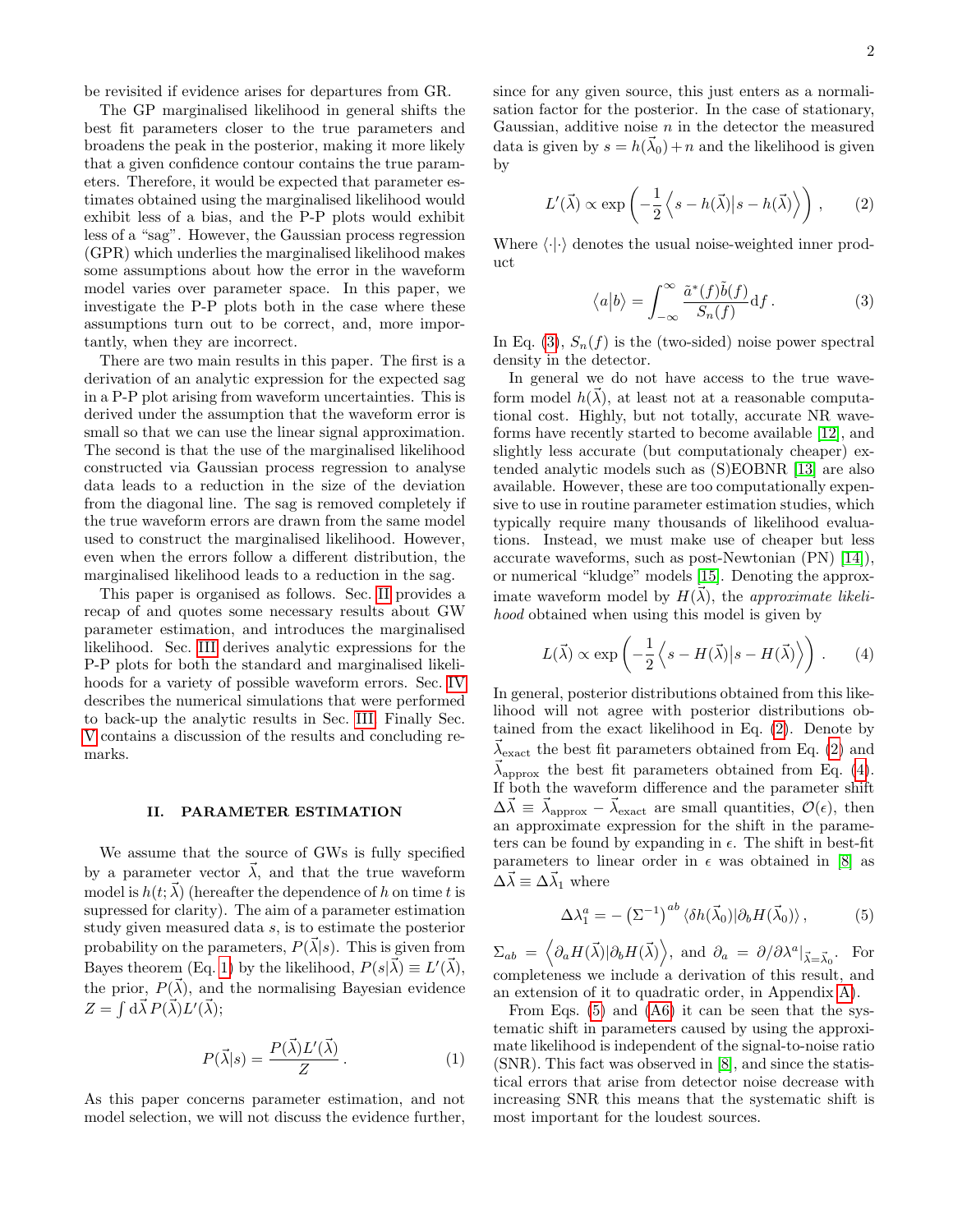When using the approximate likelihood in Eq. [\(4\)](#page-1-4) to characterise a single source one would usually use the condition that the systematic error due to the model uncertainty is less than the random error arising from noise to determine if the model is "good enough". This condition ensures that the true parameters will be consistent with the posterior  $-$  the amount by which the systematic error shifts the peak of the posterior is less than the typical posterior width. However, whilst this condition ensures that the true parameters will always be consistent with the posterior, on average they will be further from the centre of the posterior and hence lie at a lower significance than they should. This starts to become important when observing a population of sources (as we hope will be the case for Advanced LIGO). Even small systematic shifts may lead one to make incorrect inferences about the properties of the population. This can be understood by imagining that we observe a NS-NS binary with identical astrophysical parameters  $n$  independent times with Advanced LIGO. The error in the combined estimate for the mean mass of the population combined estimate for the mean mass of the population<br>is the error in each measurement divided by  $\sqrt{n}$ . Therefore even if the systematic model error is insignificant for making inferences regarding a single binary it becomes increasingly significant for inferences regarding populations as new sources are added. The importance of the model errors for LIGO observations of NS-NS binaries was considered by [\[16\]](#page-10-5). Model error effects could also be seen in the parameter estimation analysis of the "big-dog" blind injection. In that case, the recovered masses for the compact binary injection were significantly biased (in part) by the fact that different signal models were used for the injection and parameter estimation [\[17\]](#page-10-6). This indicates the importance of considering how to incorporate model uncertainties in parameter estimation before the advanced detector era begins. A detailed investigation of parameter estimation on various injections into data from the LIGO/Virgo interferometers and employing a range of different models for the analysis was carried out in [\[18\]](#page-10-7). These results clearly show how the analysis of the same data using two different models can give mutually inconsistent results.

The recently proposed marginalised likelihood([\[11\]](#page-9-8)) attempted to account for the systematic error in the posterior, and hence remove the bias. The approximate likelihood is constructed by including information from a small training set of accurate waveforms computed offline;

$$
\mathcal{D} = \left\{ (\vec{\lambda}_i, \delta h(\vec{\lambda}_i)) | i = 1, 2, \dots, n \right\},\tag{6}
$$

in which  $\delta h(\vec{\lambda}) \equiv H(\vec{\lambda}) - h(\vec{\lambda})$  denotes the difference between the approximate waveform and the true waveform. GPR assumes that the waveform differences in the training set are a realisation of a Gaussian process with covariance function  $k(\vec{\lambda}, \vec{\lambda}')$  over the parameter space  $\vec{\lambda}$ . Different covariance functions may be considered and the evidence for the Gaussian process can be maximised with respect to variations in the parameters of the covariance function: this process of optimising the covariance function is called "training", and it enables the Gaussian process to "learn" the properties of the waveform differences in D. The Gaussian process, once trained, may then be used to interpolate the waveform difference across parameter space. As we are not interested in the actual waveform difference, but rather in its effect on the posterior, the GPR interpolation is used as a prior to analytically marginalise over the unknown waveform difference. The resulting expression for the marginalised likelihood is [\[11\]](#page-9-8)

<span id="page-2-1"></span>
$$
\mathcal{L}(\vec{\lambda}) \propto \frac{\exp\left(-\frac{1}{2}\frac{\left\langle s - H(\vec{\lambda}) + \mu(\vec{\lambda})) \right| s - H(\vec{\lambda}) + \mu(\vec{\lambda})\right\rangle}{1 + \sigma^2(\vec{\lambda})}\right)}{\sqrt{1 + \sigma^2(\vec{\lambda})}}, \quad (7)
$$

where the GPR quantity  $\mu(\vec{\lambda})$  is the mean waveform difference and  $\sigma^2(\vec{\lambda})$  is the error in this GPR estimate;

$$
\mu(\vec{\lambda}) = k(\vec{\lambda}_i, \vec{\lambda}) \text{ inv}\left(k(\vec{\lambda}_i, \vec{\lambda}_j)\right) \delta h(\vec{\lambda}_j), \quad (8)
$$

<span id="page-2-2"></span>
$$
\sigma^{2}(\vec{\lambda}) = k(\vec{\lambda}, \vec{\lambda}) - k(\vec{\lambda}_{i}, \vec{\lambda}) \text{inv}\left(k(\vec{\lambda}_{i}, \vec{\lambda}_{j})\right) k(\vec{\lambda}_{j}, \vec{\lambda}).
$$
 (9)

For more details on the technique of Gaussian process regression see (for example) [\[19,](#page-10-8) [20\]](#page-10-9) and for more details of the marginalised likelihood see [\[11\]](#page-9-8).

# <span id="page-2-0"></span>III. ANALYTIC CALCULATION OF THE P-P PLOT

In the limit of high SNR the posterior probability distribution obtained in the analysis of data from a detector will be strongly peaked in the vicinity of the true parameters. Within the vicinity of this peak it is reasonable to expand both the exact and approximate signal models in the usual linear signal approximation (LSA), i.e.

$$
h(\vec{\lambda}) = h(\vec{\lambda}_0) + \Delta \vec{\lambda}^a \partial_a h(\vec{\lambda}_0),
$$
  
\n
$$
H(\vec{\lambda}) = H(\vec{\lambda}_0) + \Delta \vec{\lambda}^a \partial_a H(\vec{\lambda}_0).
$$
 (10)

where  $\lambda_0$  denotes the parameter values of the true signal,  $\vec{\lambda}$  denotes the parameter values at which we want to evaluate the signal or likelihood and  $\Delta \vec{\lambda} = \vec{\lambda} - \vec{\lambda}_0$ . This LSA is the usual approximation made in the derivation of the Fisher Matrix and the approximation used in the derivation of Eqs. [\(5\)](#page-1-5) and [\(A6\)](#page-10-4).

We are interested in predicting the "sag" that would be expected in a P-P plot. If we use an approximate waveform model to compute the posterior, then we would expect some bias in the recovered parameters and a sag in the P-P plot - on average the true parameters would be further away from the peak of the posterior than we would expect, and so fewer injections would be recovered at a given significance level.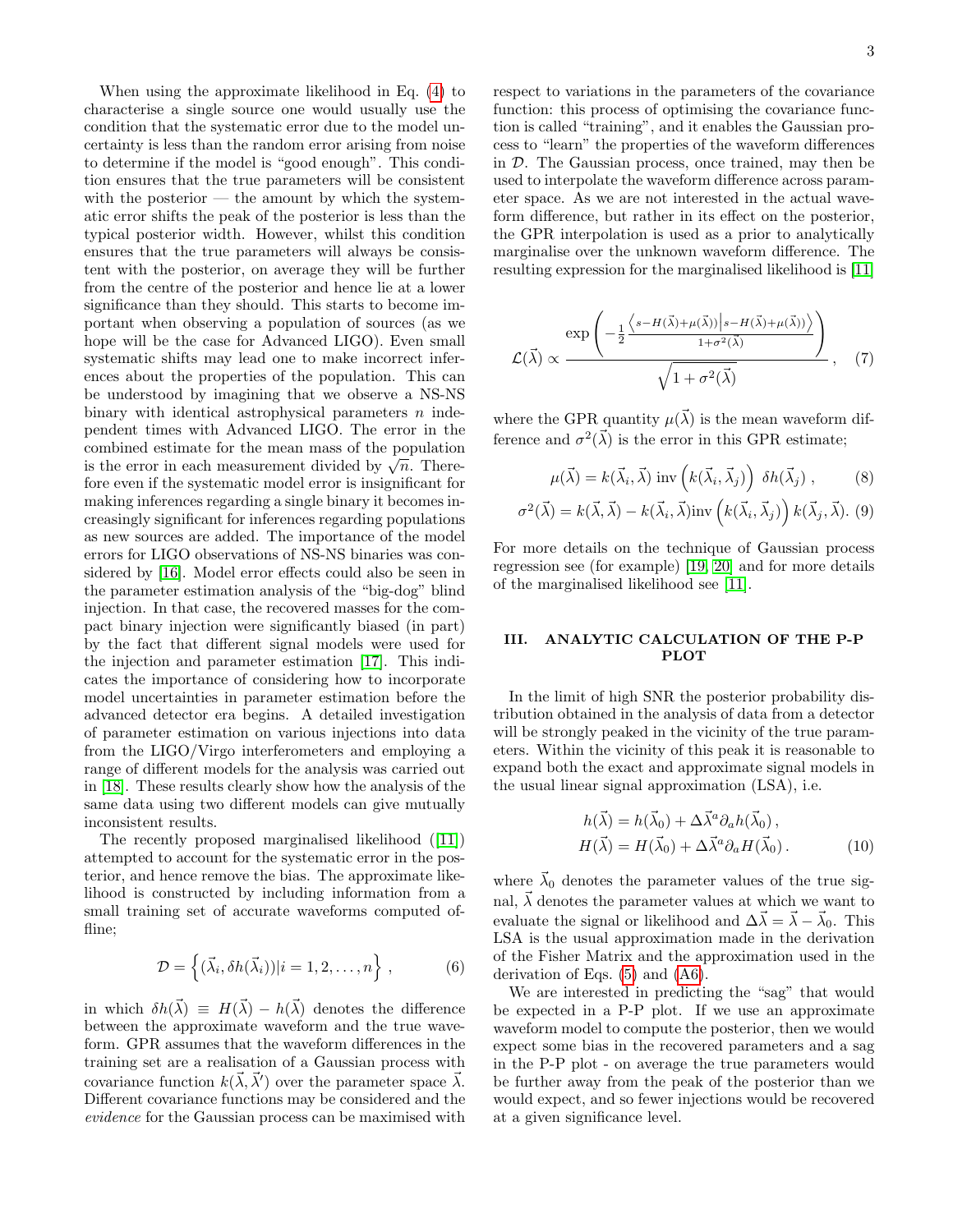# <span id="page-3-3"></span>A. The exact likelihood

The exact likelihood, by definition, will give a diagonal unbiased P-P plot. However we will re-derive this obvious result to shed light on the calculations that follow.

The Exact Likelihood is given by Eq. [\(2\)](#page-1-3). The measured data is assumed to consist of a signal with true parameters  $\vec{\lambda}_0$  and additive Gaussian noise;  $s = h(\vec{\lambda}_0) + n$ . In the limit of high SNR, the difference between two nearby signals in parameter space may be expanded using the LSA,

$$
L'(\vec{\lambda}) \propto \exp\left(-\frac{1}{2}\left\langle n - \Delta\lambda^a \partial_a h \middle| n - \Delta\lambda^a \partial_a h \right\rangle\right), \qquad (11)
$$

$$
= \exp\left(-\frac{1}{2}\left[\left\langle n \middle| n \right\rangle - 2\Delta\lambda^a \left\langle n \middle| \partial_a h \right\rangle + \Delta\lambda^a \Delta\lambda^b S_{ab}\right]\right),
$$

where the exact Fisher matrix is  $S_{ab} = \langle \partial_a h | \partial_b h \rangle$ . Since the Fisher matrix is symmetric by construction, we may adopt new coordinates in parameter space  $\tilde{\Delta \lambda}^a = Q_b^a \Delta \tilde{\lambda}^b$ such that the Fisher matrix in these coordinates becomes diagonal,  $S_{ab} = Q_a^p Q_b^q \delta_{pq}$ . This amounts to rescaling the coordinate axes such that the iso-probability contour, which originally was an  $n$ -ellipsoid, becomes an  $n$ -sphere. Derivatives with respect to the new coordinates will be denoted with a tilde,  $\partial_a h = Q_a^b \tilde{\partial}_b h$ . In these new coordinates the likelihood separates to become

$$
L'(\vec{\lambda}) \propto \prod_{x} \exp\left(-\frac{1}{2}\left(\tilde{\Delta \lambda}^x - \left\langle n|\tilde{\partial}_x h \right\rangle\right)^2\right). \tag{12}
$$

In order to exploit the spherical symmetry about the peak in the rescaled parameters we adopt (n-dimensional) spherical coordinates centred on the peak; the radial coordinate given by  $r^2$ <sup>2</sup> =  $\sum_{x} (\tilde{\Delta \lambda}^{x} - \langle n | \tilde{\partial}_{x} h \rangle)^{2}$ . The significance of the true parameters is given by the volume of the posterior that is "closer to the peak", i.e., that has higher posterior weight than the true parameters,

<span id="page-3-0"></span>
$$
\begin{split} \text{sig} &= \frac{\int_0^R \text{d}r \, r^{N-1} \exp(-r^2/2)}{\int_0^\infty \text{d}r \, r^{N-1} \exp(-r^2/2)} \\ &= 1 - \frac{\Gamma\left(\frac{N}{2}, \frac{R^2}{2}\right)}{\Gamma\left(\frac{N}{2}\right)} = 1 - \bar{\Gamma}\left(\frac{N}{2}, \frac{R^2}{2}\right) \,, \end{split} \tag{13}
$$

where  $\Gamma(x, y)$  is the incomplete Gamma function,

$$
\Gamma(x,y) = \int_{y}^{\infty} t^{x-1} e^{-t} dt,
$$
\n(14)

 $\Gamma(x) = \Gamma(x,0)$  is the complete Gamma function, and  $\Gamma(x, y)$  is the regularised incomplete gamma function defined via the last equality in Eq. [\(13\)](#page-3-0). In Eq. [\(13\)](#page-3-0) the assumption has been made that the prior distribution on the parameters may be approximated as a constant across the width of the peak; this is reasonable in the high SNR

<span id="page-3-1"></span>limit when the posterior is narrow. The quantity  $R^2$  is given by

$$
R^{2} = \sum_{x} \left\langle n \left| \tilde{\partial}_{x} h \right\rangle^{2} = \left( S^{-1} \right)^{ab} \left\langle n \left| \partial_{a} h \right\rangle \left\langle n \left| \partial_{b} h \right\rangle \right., \quad (15)
$$

and is distributed as a  $\chi^2$  random variable with  $N = \dim(\vec{\lambda})$  degrees of freedom. The inverse regularised incomplete gamma function is defined via  $y =$  $\overline{\Gamma}(x,\overline{\Gamma}^{-1}(x,y))$ . The quantity on the ordinate axis of a a standard P-P plot is the probability that the true parameters lie within a given significance,  $P(\text{sig} < X)$ . From Eq. [\(15\)](#page-3-1) it may be seen that this can be rewritten as a cumulative probability of the random variable  $R^2$ ;

<span id="page-3-2"></span>
$$
P(\text{sig} < X) = 1 - P\left(R^2 < 2\bar{\Gamma}^{-1}\left(\frac{N}{2}, 1 - X\right)\right). \tag{16}
$$

The cumulative distribution function of the  $\chi^2$  distribution is the regularised Gamma function,  $P(R^2 \lt y)$  =  $\Gamma(N/2, y/2)$ . Using this to evaluate Eq. [16](#page-3-2) gives the expected, unbiased diagonal form of the P-P plot for the exact likelihood;

<span id="page-3-4"></span>
$$
P(\text{sig} < X) = 1 - (1 - X) = X. \tag{17}
$$

This diagonal P-P plot is shown in the dotted black curve in the left-hand panel of Fig. [1.](#page-8-0) The fact that the PP plot for the exact likelihood is always diagonal follows from the definition of the likelihood, and this remains true even if the LSA fails. The derivation just presented assumes the LSA in order to make it resemble as closely as possible the upcoming derivation for the approximate likelihood.

## B. The approximate likelihood

We now move on to the more interesting case when we have biased parameter estimation from using the approximate likelihood. As mentioned in the introduction we expect to obtain a P-P plot that is "sagging" below the diagonal indicating the bias. We first treat the simple case where the waveform model depends on just a single parameter,  $\vec{\lambda} = \theta$ , where the expression for the P-P plot is given in terms of the inverse error function,  $erf^{-1}(x)$ . A treatment will then be given for the general N dimensional case in which the expression for the P-P plot is given in terms of the MarcumQ function,  $Q_N(x, y)$ , along with a illustration of how this reduces to the 1D result.

The Approximate Likelihood is given by Eq. [\(4\)](#page-1-4). We assume the approximate model is "nearly" correct and use the LSA to expand signals that are nearby in parameter space. As before, denoting the waveform difference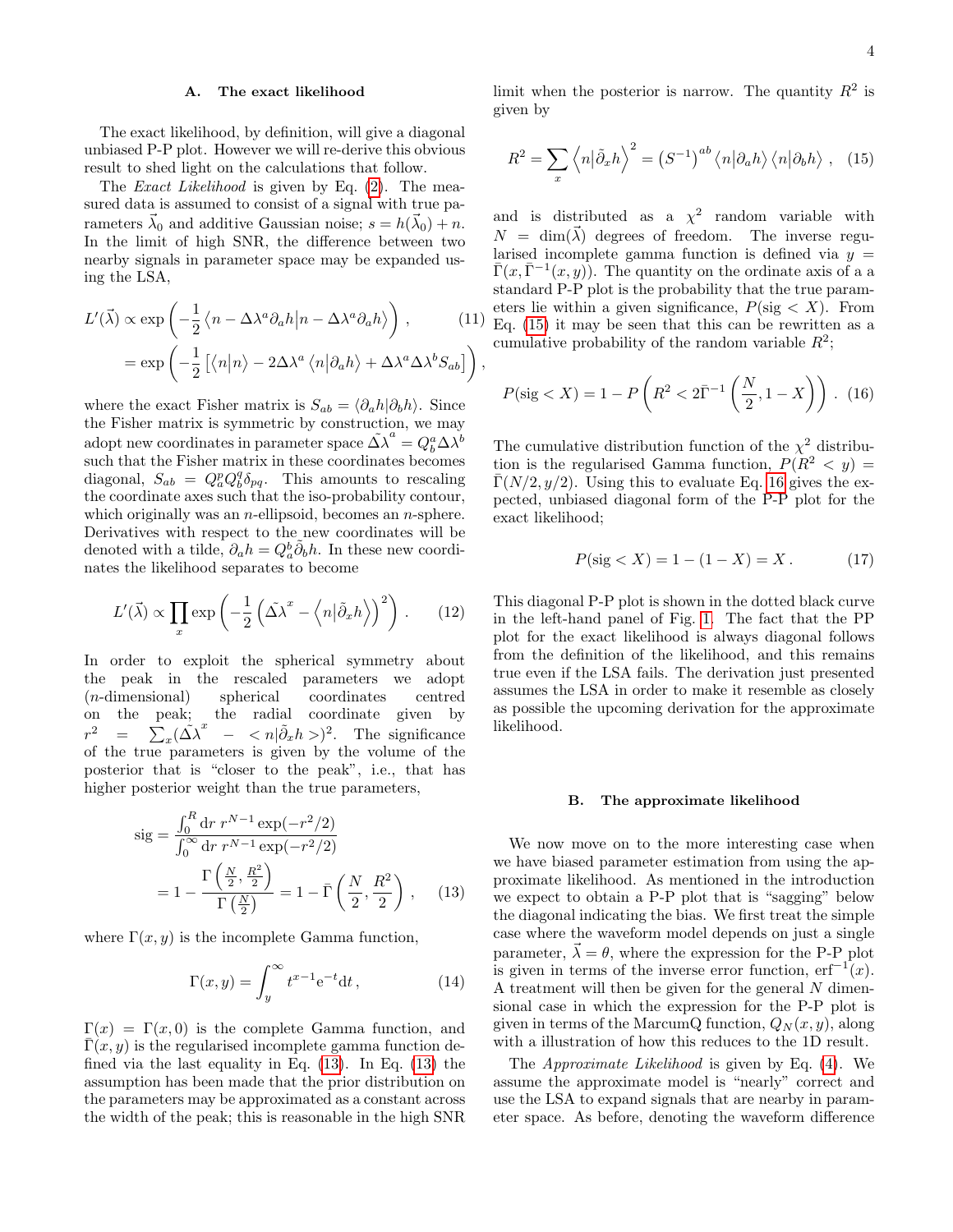by  $\delta h(\vec{\lambda}) = H(\vec{\lambda}) - h(\vec{\lambda})$ , we have

$$
L(\vec{\lambda}) \propto \exp\left(-\frac{1}{2}\left\langle n - \delta h(\vec{\lambda}_0) - \Delta \lambda^a \partial_a H \Big| \dots \right\rangle\right)
$$
  
=  $\exp\left(-\frac{1}{2}\left[\left\langle n - \delta h(\vec{\lambda}_0) \Big| \dots \right\rangle \right)$  (18)  
 $-2\Delta \lambda^a \left\langle n - \delta h(\vec{\lambda}_0) \Big| \partial_a H \right\rangle + \Delta \lambda^a \Delta \lambda^b \Sigma_{ab} \right]\right),$ 

where the ellipsis in the right hand entry in the inner product denotes a repeat of the left hand entry and the approximate Fisher matrix is  $\Sigma_{ab} = \langle \partial_a H | \partial_b H \rangle$ . As before coordinates which diagonalise the Fisher matrix  $\Sigma_{ab}$ may be adopted, which give the following separated expression for the approximate likelihood,

$$
L(\vec{\lambda}) \propto \prod_{x} \exp\left(-\frac{1}{2} \left(\tilde{\Delta \lambda}^x - \left\langle n - \delta h(\vec{\lambda}_0) \middle| \tilde{\partial}_x H \right\rangle \right)^2\right).
$$
\n(19)

### 1. Example for one dimensional parameter space

If the waveform depends on only one unknown parameter,  $\vec{\lambda} = \lambda$ , Eq. [\(19\)](#page-4-0) becomes

$$
L(\theta) = \frac{1}{\sigma\sqrt{2\pi}} \exp\left[-\frac{1}{2\sigma^2} \left(\Delta\theta - \mu\right)^2\right],\qquad(20)
$$

where

$$
\frac{1}{\sigma^2} = \left\langle \frac{\mathrm{d}H}{\mathrm{d}\lambda} \big|_{\lambda = \lambda_0} \left| \frac{\mathrm{d}H}{\mathrm{d}\lambda} \big|_{\lambda = \lambda_0} \right\rangle ,\tag{21}
$$

$$
\mu = \sigma^2 \left\langle n - \delta h(\lambda_0) \left| \frac{\mathrm{d}H}{\mathrm{d}\lambda} \right|_{\lambda = \lambda_0} \right\rangle, \tag{22}
$$

and we have included the correct normalisation of the posterior. The true parameter value is at  $\Delta\theta = 0$  and the points with larger posterior weight than the true parameters lie in the range  $0 < \Delta \theta < 2\mu$  when  $\mu > 0$  or in the range  $2\mu < \Delta\theta < 0$  when  $\mu < 0$ . The significance at which the true parameters lie is therefore

$$
\int_0^{2\mu} \frac{1}{\sigma\sqrt{2\pi}} \exp\left[-\frac{1}{2\sigma^2} \left(\Delta\theta - \mu\right)^2\right] d\Delta\theta = \text{erf}\left(\frac{|\mu|}{\sqrt{2}\sigma}\right),\tag{23}
$$

where

$$
\operatorname{erf}(z) = \frac{2}{\sqrt{\pi}} \int_0^z e^{-t^2} dt \tag{24}
$$

is the usual error function. The quantity  $\mu$  defined above depends on the particular realisation of the noise. We want to know the fraction of times, over many realisations of the noise, that the true parameters will lie within a certain significance contour. This is just

$$
P(\text{sig} < X) = P\left(\frac{|\mu|}{\sqrt{2}\sigma} < \text{erf}^{-1}(X)\right). \tag{25}
$$

The quantity  $\mu/(\theta)$ √  $2\sigma$ ) is distributed as a Gaussian with mean  $\tilde{\mu} = \sigma \langle \Delta h(\lambda_0) | \mathrm{d}H/\mathrm{d}\lambda \rangle / \sqrt{2}$  and variance 1/2 and so

<span id="page-4-1"></span>
$$
P(\text{sig} < X) = \frac{1}{2} \text{erf} \left( \text{erf}^{-1}(X) - \tilde{\mu} \right) + \frac{1}{2} \text{erf} \left( \text{erf}^{-1}(X) + \tilde{\mu} \right). \tag{26}
$$

In the special case where the approximate waveform model and the exact waveform model are the same, we have  $\tilde{\mu} = 0$  and recover the expected unbiased result from Sec. [III A;](#page-3-3)

$$
P(\text{sig} < X) = X. \tag{27}
$$

<span id="page-4-0"></span>This derivation assumed that  $\tilde{\mu}$  was constant, but in practice this will vary from signal to signal. If we denote the probability distribution function for  $\tilde{\mu}$  over the astrophysical population by  $f(\tilde{\mu})$ , the generalisation of Eq. [\(26\)](#page-4-1) can be seen straightforwardly to be

<span id="page-4-2"></span>
$$
P(\text{sig} < X) = \int \left[ \frac{1}{2} \text{erf } \left( \text{erf}^{-1}(X) - \tilde{\mu} \right) + \frac{1}{2} \text{erf } \left( \text{erf}^{-1}(X) + \tilde{\mu} \right) \right] f(\tilde{\mu}) \, \mathrm{d}\tilde{\mu} \tag{28}
$$

# 2. Parameter space of arbitrary dimension

We will now generalise the expression for the P-P plot sag in a one-dimensional parameter space, given in Eq. [\(26\)](#page-4-1), to arbitrary numbers of parameters. Identical manipulations to those performed on the exact likelihood yields the same expression for the significance obtained in Eq. [\(13\)](#page-3-0),

<span id="page-4-4"></span>
$$
sig = 1 - \bar{\Gamma}\left(\frac{N}{2}, \frac{R^2}{2}\right),\tag{29}
$$

except this time  $R^2$  is a random variable given by

<span id="page-4-5"></span>
$$
R^{2} = \sum_{x} \left\langle n - \delta h(\vec{\lambda}_{0}) \Big| \tilde{\partial}_{x} H \right\rangle^{2} \qquad (30)
$$

$$
= \left(\Sigma^{-1}\right)^{ab} \left\langle n - \delta h(\vec{\lambda}_{0}) \Big| \partial_{a} H \right\rangle \left\langle n - \delta h(\vec{\lambda}_{0}) \Big| \partial_{b} H \right\rangle.
$$

If  $\delta h(\vec{\lambda})$  is constant across parameter space,  $R^2$  is now a non-central  $\chi^2$  random variable with N degrees of freedom and non-centrality parameter

<span id="page-4-6"></span>
$$
\Lambda = \left(\Sigma^{-1}\right)^{ab} \left\langle \delta h(\vec{\lambda}_0) \middle| \partial_a H \right\rangle \left\langle \delta h(\vec{\lambda}_0) \middle| \partial_b H \right\rangle. \tag{31}
$$

As before the expression for the P-P plot is given in terms of the CDF of the distribution of the random variable  $R^2$ . The CDF of the non-central  $\chi^2$  distribution is the Marcum-Q function,  $P(R^2 \lt y) = Q_{N/2}(\sqrt{\Lambda}, \sqrt{y}),$ 

<span id="page-4-3"></span>
$$
P(\text{sig} < X) = 1 - P\left(R^2 < 2\bar{\Gamma}^{-1}\left(\frac{N}{2}, 1 - X\right)\right) \tag{32}
$$
\n
$$
= 1 - Q_{\frac{N}{2}}\left(\sqrt{\Lambda}, \sqrt{2\bar{\Gamma}^{-1}\left(\frac{N}{2}, 1 - X\right)}\right) \tag{33}
$$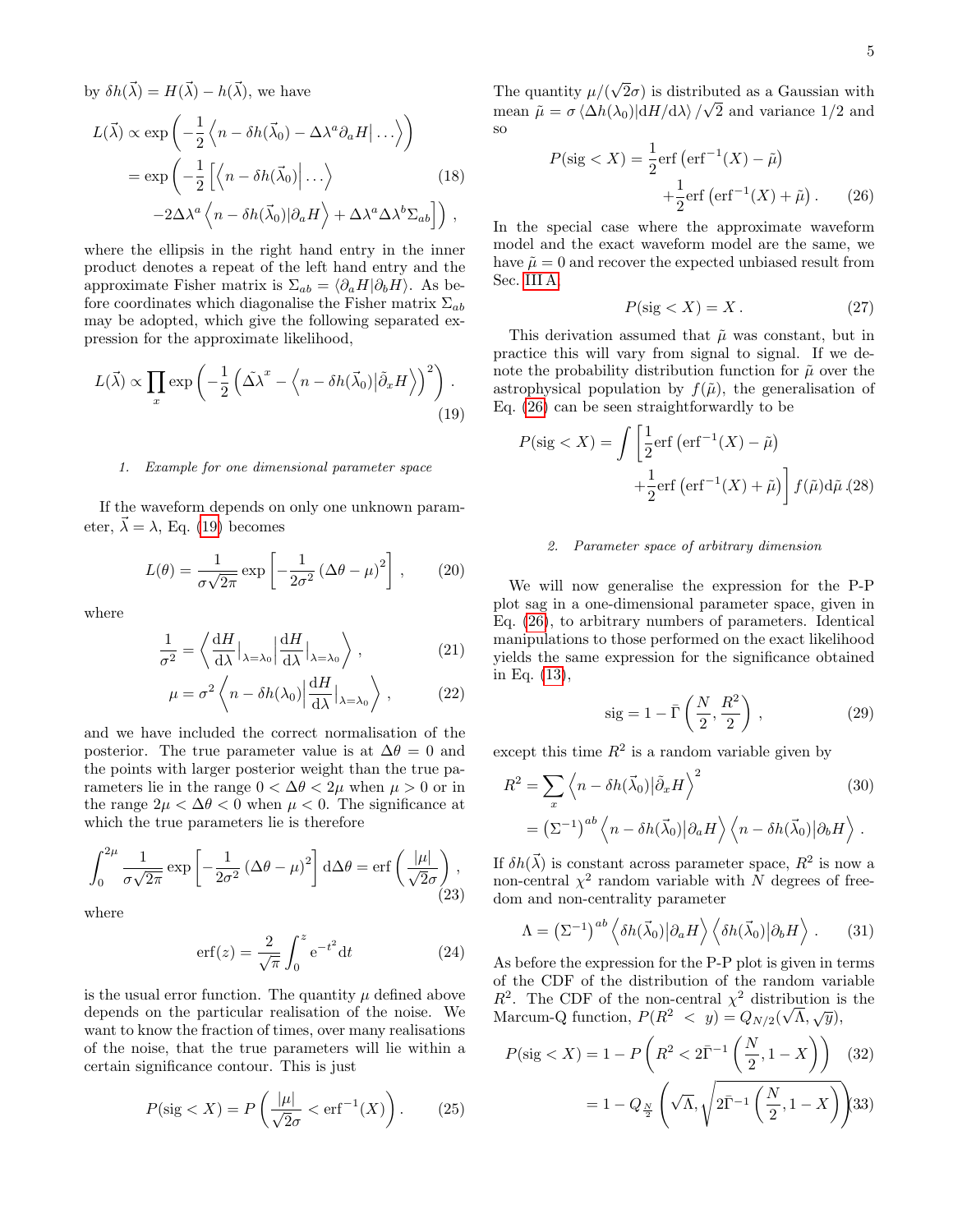This is an analytic approximation to the P-P plot in the LSA and in the case of a constant waveform difference over parameter space; this function is plotted as a dotted black line in Fig. [1.](#page-8-0) In this case the P-P plot always sags below the diagonal indicating biased parameter recovery.

If  $\delta h(\vec{\lambda})$  is not constant over parameter space, the generalisation of this result takes the same form as Eq. [\(28\)](#page-4-2), but with the term in square brackets replaced by Eq. [\(33\)](#page-4-3) and with  $f(\tilde{\mu})$  replaced by the corresponding probability distribution function for  $\Lambda$ . For example, in the case that  $\delta h(\vec{\lambda})$  is distributed at different times and at different points in parameter space as an uncorrelated, zero-mean Gaussian with variance in each component of  $\epsilon^2$  (i.e.  $\delta h(\vec{\lambda}_0) \sim \mathcal{N}(0, \epsilon^2)$  then the quantities  $\langle \delta h(\vec{\lambda}_0) | \partial_a H \rangle$  are distributed as  $N(0, \Sigma)$  and we see that  $\Lambda$  is distributed as  $\epsilon^2$  times a  $\chi^2$  distribution with N degrees of freedom with probability distribution function

$$
f(\Lambda) = \frac{1}{2^{\frac{N}{2}} \Gamma(N/2) \epsilon^N} \Lambda^{\frac{N}{2}-1} e^{-\frac{\Lambda}{2\epsilon^2}}.
$$
 (34)

Writing  $x_u^2 = 2\overline{\Gamma}^{-1}(\frac{N}{2}, 1 - X)$  we must evaluate

<span id="page-5-0"></span>
$$
P(\text{sig} < X) = \int_0^\infty \left[ \frac{\Lambda^{\frac{N}{2}-1} e^{-\frac{\Lambda}{2\epsilon^2}}}{2^{\frac{N}{2}} \Gamma(\frac{N}{2}) \epsilon^N} \right. \\ \int_0^{x_u} x \left( \frac{x}{\sqrt{\Lambda}} \right)^{\frac{N}{2}-1} e^{-\frac{1}{2}(x^2+\Lambda)} I_{\frac{N}{2}-1}(\sqrt{\Lambda}x) dx \right] d\Lambda
$$
  
\n
$$
= \frac{1}{(2\epsilon)^{\frac{N}{2}-1} \Gamma(\frac{N}{2})} \int_0^{x_u} \left[ x^{\frac{N}{2}} e^{-\frac{x^2}{2}} \right. \\ \int_0^\infty y^{\frac{N}{2}} e^{-\frac{1}{2}(1+\epsilon^2)y^2} I_{\frac{N}{2}-1}(\epsilon xy) dy \right] dx
$$
  
\n
$$
= \frac{1}{(2\epsilon)^{\frac{N}{2}-1} \Gamma(\frac{N}{2}) (1+\epsilon^2)^{\frac{1}{2}+\frac{N}{4}}} \int_0^{x_u} \left[ x^{\frac{N}{2}} e^{-\frac{x^2}{2}} \right. \\ \int_0^\infty \tilde{y}^{\frac{N}{2}} e^{-\frac{1}{2}\tilde{y}^2} I_{\frac{N}{2}-1} \left( \frac{\epsilon}{\sqrt{1+\epsilon^2}} x \tilde{y} \right) d\tilde{y} \right] dx
$$
  
\n
$$
= \frac{1}{2^{\frac{N}{2}-1} \Gamma(\frac{N}{2}) (1+\epsilon^2)^{\frac{N}{2}}} \int_0^{x_u} x^{N-1} e^{-\frac{x^2}{2(1+\epsilon^2)}} dx
$$
  
\n
$$
= \frac{1}{2^{\frac{N}{2}} \Gamma(\frac{N}{2})} \int_0^{\frac{x_u^2}{1+\epsilon^2}} u^{\frac{N}{2}-1} e^{-\frac{u}{2}} du
$$
  
\n
$$
= 1 - \bar{\Gamma}(\frac{N}{2}, \frac{\bar{\Gamma}^{-1}(\frac{N}{2}, 1-X)}{1+\epsilon^2}), \qquad (35)
$$

where the second line follows by a change of variable and a change in the order of integration, the fourth line follows from the fact that  $Q_m(a, 0) = 1$  and the final lines follow from another change of variable. We have also made use of the integral expression for the Marcum-Q function given below. This result can also be obtained directly by noticing that the random variable  $R^2$ , which depends on both *n* and  $\delta h(\vec{\lambda})$ , is distributed as  $1 + \epsilon^2$ times a  $\chi^2$  random variable with N degrees of freedom. The analytic expression for the P-P plot is therefore very similar to the case of the exact likelihood, but with the argument of the regularised Gamma function scaled appropriately to give the same result as in the final line of Eq.[\(35\)](#page-5-0). This P-P plot also exhibits a sag below the diagonal; see the orange dotted curve in Fig. [1.](#page-8-0)

The  $N$  dimensional result in Eq. [\(33\)](#page-4-3) can be shown to reduce to the 1 dimensional result in Eq. [\(26\)](#page-4-1) using the standard properties of the Marcum-Q function. The Marcum-Q function is defined by the integral

<span id="page-5-1"></span>
$$
Q_m(a,b) = \int_b^\infty x \left(\frac{x}{a}\right)^{m-1} \exp\left[-\frac{1}{2}(x^2 + a^2)\right] I_{m-1}(ax) dx
$$

$$
= \exp\left[-\frac{1}{2}(a^2 + b^2)\right] \sum_{k=1-m}^\infty \left(\frac{a}{b}\right)^k I_k(ab), \quad (36)
$$

in which  $I_n(x)$  is the modified Bessel function of the first kind. For  $N = 1$ , the Marcum-Q function, Eq. [\(36\)](#page-5-1), can also be simplified

$$
Q_{\frac{1}{2}}(a,b) = \sqrt{a} \int_b^{\infty} \sqrt{x} \exp\left[-\frac{(x^2 + a^2)}{2}\right] I_{-1/2}(ax) dx
$$
  
=  $\sqrt{\frac{1}{2\pi}} \int_b^{\infty} \left( \exp\left[-\frac{(x+a)^2}{2}\right] + \exp\left[-\frac{(x-a)^2}{2}\right] \right) dx$   
=  $1 - \frac{1}{2} \left( \text{erf}\left(\frac{b-a}{\sqrt{2}}\right) + \text{erf}\left(\frac{b+a}{\sqrt{2}}\right) \right),$  (37)

which follows from  $I_{-\frac{1}{2}}(x) = \sqrt{\frac{2}{\pi}} \cosh(x) / \sqrt{x}$ . When  $N = 1$  the regularised Gamma function becomes

$$
\frac{\Gamma(1/2, R^2/2)}{\Gamma(1/2)} = \frac{\int_{R^2/2}^{\infty} e^{-t} / \sqrt{t} dt}{\int_{0}^{\infty} e^{-t} / \sqrt{t} dt}
$$

$$
= \frac{\int_{R/\sqrt{2}}^{\infty} e^{-u^2} du}{\int_{0}^{\infty} e^{-u^2} du}
$$

$$
= 1 - \text{erf}(R/\sqrt{2}). \tag{38}
$$

Eq. [\(32\)](#page-4-3) therefore becomes

$$
P(\text{sig} < X) = \frac{1}{2} \left( \text{erf} \left( \text{erf}^{-1}(X) - \sqrt{\frac{\Lambda}{2}} \right) + \text{erf} \left( \text{erf}^{-1}(X) + \sqrt{\frac{\Lambda}{2}} \right) \right), \tag{39}
$$

as we can identify  $\tilde{\mu} = \Lambda/2$ , we recover Eq. [\(26\)](#page-4-1) as expected.

# C. The marginalised likelihood

The *Marginalised Likelihood* is given by Eq. [\(7\)](#page-2-1), as before this may be expanded in the LSA. In the high SNR limit the posterior is narrow compared to the length scale over which the waveform changes. The waveform difference changes over the same length scale as the waveform. The quantity  $\sigma^2(\vec{\lambda})$  also changes over this length scale,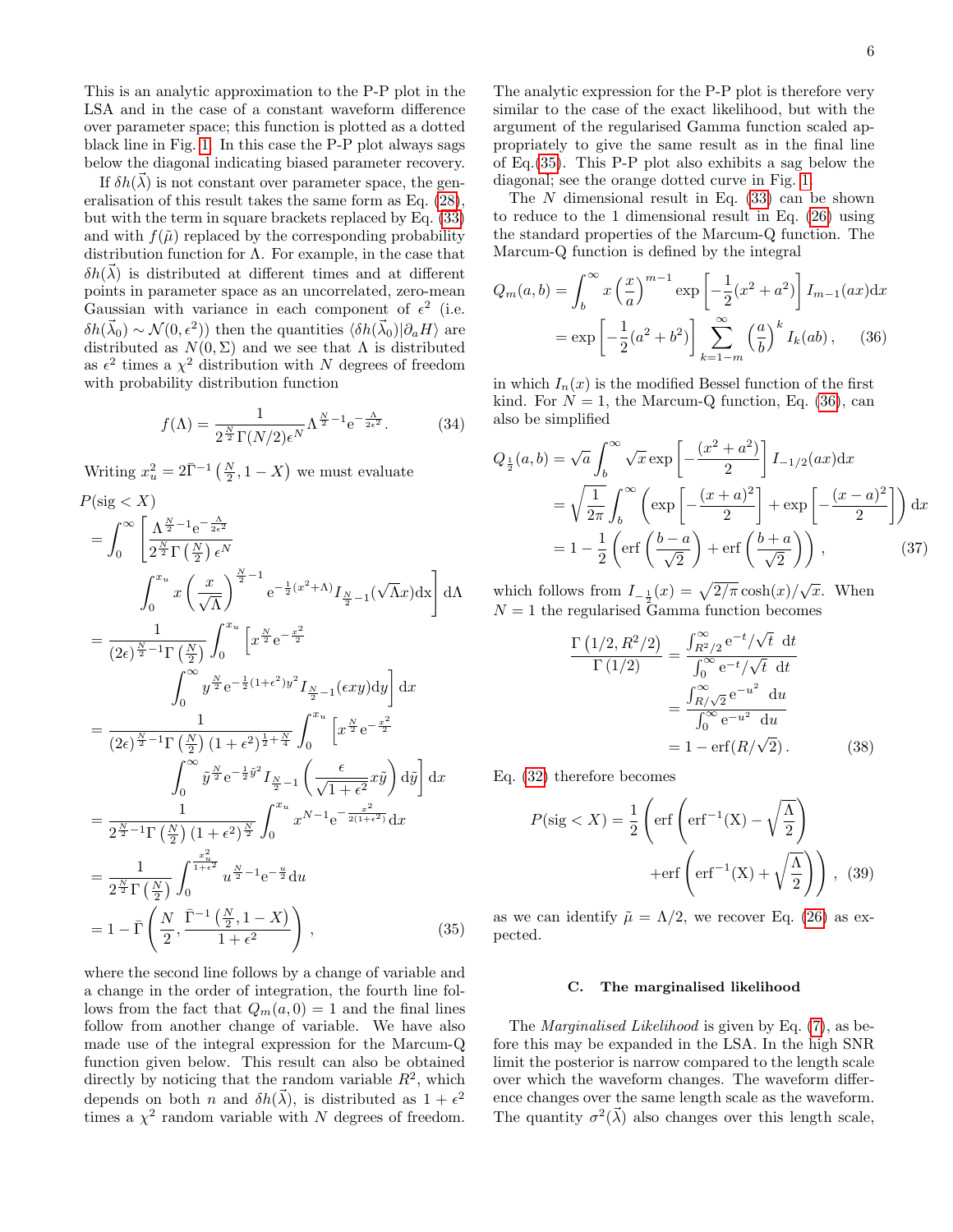<span id="page-6-0"></span>as it is "learnt" by the GP in the procedure of maximising the evidence. Therefore in the high SNR limit

 $\sigma^2(\vec{\lambda})$  may be approximated as a constant. As before coordinates which diagonalise the Fisher matrix may be adopted, which give the following separated expression for the approximate likelihood,

$$
\mathcal{L}(\vec{\lambda}) \propto \prod_{x} \exp\left(-\frac{1}{2} \frac{\left(\Delta \vec{\lambda}^x - \left\langle n + \mu(\vec{\lambda}_0) - \delta h(\vec{\lambda}_0) \right| \tilde{\partial}_x (H - \mu) \right\rangle\right)^2}{1 + \sigma^2}\right). \tag{40}
$$

The waveform difference is assumed to be a small quan-tity, therefore in Eq. [\(40\)](#page-6-0) the derivative  $\tilde{\partial}_x(H - \mu)$  may be replaced by  $\tilde{\partial}_x(H)$ , as the difference is the product of small quantities. Identical manipulations to those performed on the exact and approximate likelihoods give the same expression for the significance obtained in Eqs. [\(13\)](#page-3-0)

and [\(29\)](#page-4-4),

$$
sig = 1 - \bar{\Gamma}\left(\frac{N}{2}, \frac{R^2}{2}\right),\tag{41}
$$

except this time the random variable  $R^2$  is given by

<span id="page-6-1"></span>
$$
R^2 = \frac{1}{1+\sigma^2} \sum_{x} \left\langle n + \mu(\vec{\lambda}_0) - \delta h(\vec{\lambda}_0) \middle| \tilde{\partial}_x H \right\rangle^2, \tag{42}
$$

$$
= \frac{1}{1+\sigma^2} \left( \Sigma^{-1} \right)^{ab} \left\langle n + \mu(\vec{\lambda}_0) - \delta h(\vec{\lambda}_0) \middle| \partial_a H \right\rangle \left\langle n + \mu(\vec{\lambda}_0) - \delta h(\vec{\lambda}_0) \middle| \partial_b H \right\rangle. \tag{43}
$$

The GPR technique assumes that the  $\delta h(\vec{\lambda})$  are distributed as a Gaussian process across parameter space, with zero mean and a covariance estimated from a training set and any prior knowledge. If this assumption is in fact true, and the covariance has been correctly estimated, then the quantity  $\mu(\vec{\lambda}_0) - \delta h(\vec{\lambda}_0)$  is distributed as a zero mean Gaussian with variance  $\sigma^2$ . In this case (perhaps unsurprisingly) the marginalised likelihood completely fixes the sag. The new  $R^2$  random variable is distributed as a  $\chi^2$  random variable with N degrees of freedom and using the regularised Gamma function as the CDF of this distribution we recover the diagonal P-P plot;

<span id="page-6-2"></span>
$$
P(\text{sig} < X) = 1 - P\left(R^2 < 2\bar{\Gamma}^{-1}\left(\frac{N}{2}, 1 - X\right)\right) \tag{44} = X. \tag{45}
$$

This case is shown, both analytically and numerically, in orange in Fig. [1.](#page-8-0)

More interesting is the behaviour in the realistic case when  $\delta h(\vec{\lambda})$  is not distributed exactly as the GPR has predicted. This case is more complicated because the different components that make up the  $R^2$  random variable are no longer independent random variables and a simple expression for the distribution of  $\delta h(\vec{\lambda})$  cannot be found. In particular, from Eq. [\(42\)](#page-6-1) it can be seen that  $R^2$ is the sum of the squares of a noise term,  $\langle n|\tilde{\partial}_x H \rangle$ , a GPR term,  $\langle \mu(\vec{\lambda}_0)|\tilde{\partial}_x H \rangle$ , and (minus) a physical term,

 $< \delta h(\vec{\lambda}_0)|\tilde{\partial}_x H >$ . In particular the GPR and physical terms are now related because the expression for  $\mu(\vec{\lambda}_0)$ in Eq. [\(8\)](#page-2-2) is a linear combination of the realisations of  $\delta h(\vec{\lambda})$  in the training set, D. The sag will still be given by the analogue of Eq. [\(28\)](#page-4-2), but this integral will not in general be analytically tractable. Instead, we will consider such cases numerically in Sec. [IV.](#page-7-0)

As we have seen, in the particular case considered above where the waveform difference is distributed as assumed by the GPR, the marginalised likelihood completely removes the systematic bias present in the standard, approximate, likelihood. In addition, as we will see in Sec. [IV,](#page-7-0) even in unfavourable situations the marginalised likelihood is often able to remove significant portions of the bias. We conclude this section with a discussion of why it is expected that the bias in parameter estimates obtained using the marginalised likelihood will usually be less than those obtained using the standard likelihood.

From Eqs. [\(30\)](#page-4-5) and [\(42\)](#page-6-1) it can be seen that the condition for the marginalised likelihood to yield more biased parameter estimates than the approximate likelihood, for a particular event, is  $R_{\text{approx}}^2 < R_{\text{GPR}}^2/(1+\sigma^2(\vec{\lambda}_0))$ , where

$$
R_{\rm approx}^2 = \sum_x \left\langle n - \delta h(\vec{\lambda}_0) | \tilde{\partial}_x H \right\rangle^2
$$

$$
R_{\rm GPR}^2 = \sum_x \left\langle n - \delta h(\vec{\lambda}_0) + \mu(\vec{\lambda}_0) | \tilde{\partial}_x H \right\rangle^2. \quad (46)
$$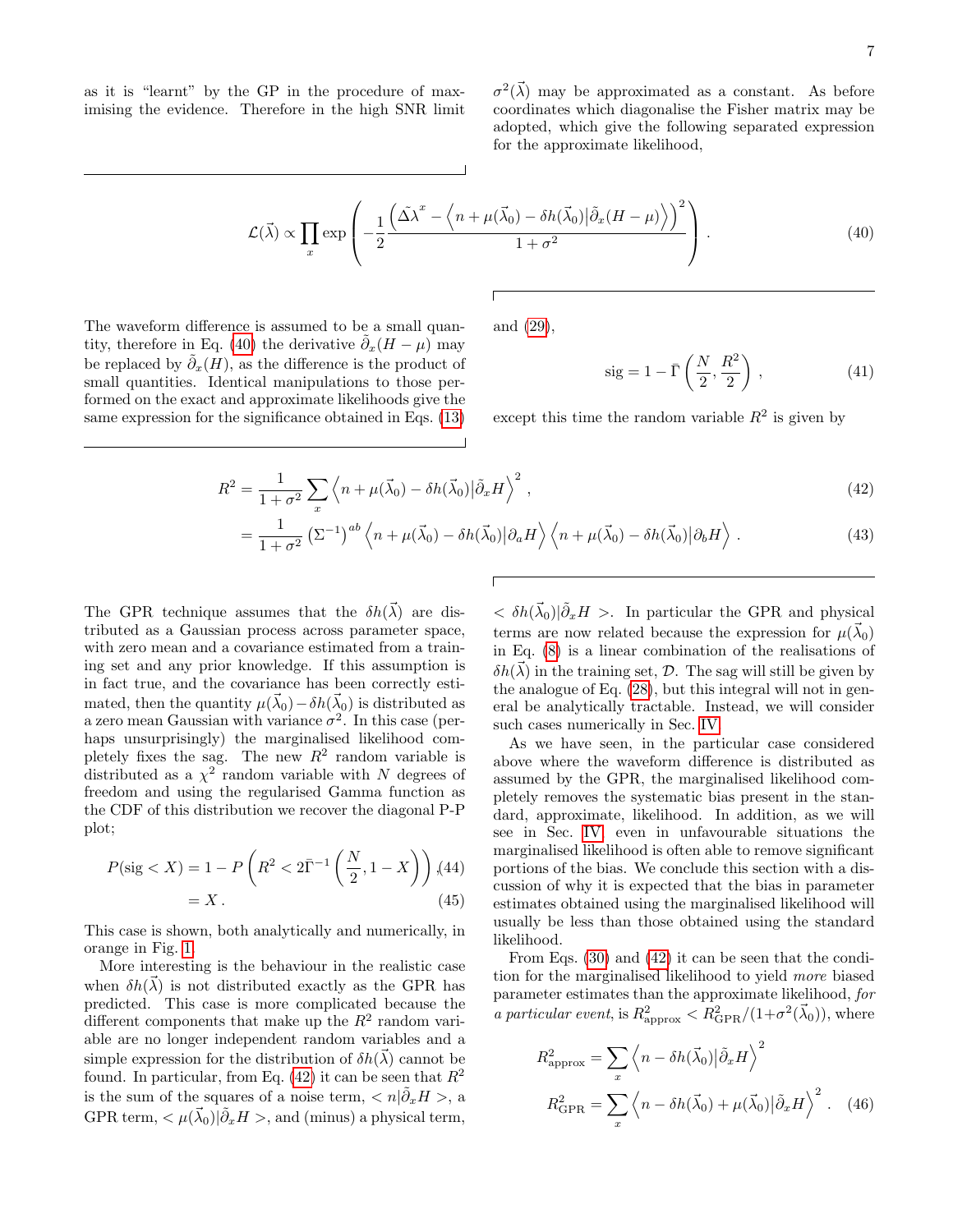These terms both involve a projection onto the space spanned by the derivatives,  $\tilde{\partial}_x H$ , at the point  $\vec{\lambda}_0$ . Since these "tilde" derivatives were constructed to be an orthonormal basis, the condition for the marginalised likelihood to give worse parameter estimates than the approximate likelihood can therefore be written as

$$
\left| n - \delta h(\vec{\lambda}_0) \right|_{\mathcal{D}}^2 < \frac{\left| n - \delta h(\vec{\lambda}_0) + \mu(\vec{\lambda}_0) \right|_{\mathcal{D}}^2}{1 + \sigma^2(\vec{\lambda}_0)} \tag{47}
$$

where the modulus is taken with respect to the function inner product in Eq. [\(3\)](#page-1-2), projected into the space,  $D$ , spanned by the derivatives. For this to be satisfied, it would be necessary not only for the interpolation to have the wrong sign when expressed in the basis  $\tilde{\partial}_x H$ (i.e.  $0 > \sum_x \langle h(\vec{\lambda}_0) | \tilde{\partial}_x H \rangle \langle \mu(\vec{\lambda}_0) | \tilde{\partial}_x H \rangle$ ), but also for it to be large enough in magnitude to overcome the GPR uncertainty  $\sigma^2(\vec{\lambda}_0)$  in the denominator. Moreover, this is just for one particular realisation of the noise and true waveform parameters. We are really interested in the sag that arises when considering a population of events. In that case, we would need Eq. [\(47\)](#page-7-1) to be true in some average sense and so the interpolation would have to have the wrong sign and be too large for the majority of choices of waveform parameters. Although this is technically possible, it is clear that any reasonable interpolation algorithm with decent coverage of the parameter space in the training set and a reasonable covariance function should violate the above bound on average and therefore yield better parameter estimates on average and show a smaller sag in the P-P plot than the approximate likelihood.

# <span id="page-7-0"></span>IV. NUMERICAL CALCULATION OF THE P-P PLOT

In all of the above calculations the expression for the P-P plot was written in terms of the CDF of the distribution of the  $R^2$  random variable. This random variable is written in terms of a signal inner product of the model derivatives, it therefore depends both on the properties of the GW source and of the GW detector. By expressing our results in terms of  $R^2$  we ensure that they remain valid for any detector and any source (assuming the LSA holds). In the cases considered above where analytic expression for the P-P plots could be found these can also be verified numerically by drawing n values of  $R^2$  from the relevant distribution and numerically estimating the CDF. In cases where an analytic expression for the P-P plot can not be found the same procedure can be used to investigate the P-P plot numerically.

First consider the unbiased, diagonal P-P plot obtained for the exact likelihood. The analytic expression for this P-P plot is given in Eq. [\(17\)](#page-3-4). A numerical validation of this result may be performed by drawing random realisations of the  $R^2$  value in Eq. [\(15\)](#page-3-1). It can be seen that  $R^2$ is the sum of the squares of N standard Gaussian random

<span id="page-7-1"></span>variables  $\langle n|\tilde{\partial}_x H \rangle$ ; i.e. a  $\chi^2$  distribution with N degrees of freedom. We drew n realisations of  $R^2$  from this distribution, numerically estimated the CDF and plotted the P-P plot using Eq. [\(16\)](#page-3-2). The results for  $n = 10^3$  and  $N = 4$  are shown in the left panels of Fig. [1](#page-8-0) (analytic results shown as a dotted line, numerical results as a solid line). Within the scale of fluctuations the numerical results agree well with the analytic results. The bottom left panel of the same figure shows the sag of the P-P plot below the diagonal, i.e.  $sig-P(x < sig)$ . The values  $n = 10<sup>3</sup>$  and  $N = 4$  will also be used for all subsequent numerical calculations in this section.

P-P plots for the approximate likelihood are shown in the centre panels of Fig. [1](#page-8-0) for a variety of different distributions of the waveform difference projected into the model derivatives;  $\langle \delta h(\lambda_0)|\tilde{\partial}_x H \rangle$ . In the case of a constant distribution, or a zero-mean Gaussian distribution the analytic expressions in Eqs. [\(33\)](#page-4-3) and [\(35\)](#page-5-0) respectively are shown as dotted lines. For the numerical calculations the procedure followed was first to specify the distribution for the  $\langle \delta h(\lambda_0)|\tilde{\partial}_x H \rangle$  random variables (for example the black curves show results when this is a constant). The quantity  $R^2$  was then calculated using Eq. [\(30\)](#page-4-5) by drawing a random value from this distribution and a random value for  $\langle n|\tilde{\partial}_x H\rangle$  from a standard Gaussian distribution. The  $R^2$  variable was calculated n times, the CDF of this variable estimated, and the P-P plot calculated from Eq. [\(32\)](#page-4-3). Different colours in Fig. [1](#page-8-0) indicate different distributions for  $\langle \delta h(\lambda_0)|\tilde{\partial}_x H \rangle$ , the specification of these distributions are given in the figure caption.

|                           | Approximate Marginalised |          |
|---------------------------|--------------------------|----------|
| Constant                  | 0.158                    | $-0.044$ |
| Gaussian                  | 0.237                    | 0.000    |
| non-central Gaussian      | 0.385                    | 0.263    |
| Skew non-central Gaussian | 0.426                    | 0.079    |
| Poisson                   | 0.317                    | 0.235    |
| Gamma                     | 0.293                    | $-0.001$ |
| Correlated                | 0.441                    | 0.308    |

<span id="page-7-2"></span>TABLE I. Table of the total integrated biases for the curves shown in Fig. [1.](#page-8-0) The integrated bias is defined as the total area in the sag, i.e.  $\int_0^1 d(sig)$  (sig –  $P(x < sig)$ ).

P-P plots for the marginalised likelihood are shown in the right panels of Fig. [1](#page-8-0) for a variety of different distributions of  $\langle \delta h(\lambda_0)|\tilde{\partial}_x H \rangle$ . In the case of a zero-mean Gaussian the analytic expressions in Eq. [\(45\)](#page-6-2) is shown as a dotted line. For the numerical calculations it is necessary to construct a training set for the GPR interpolation. Instead of using GPR to interpolate the waveform differences,  $\delta h(\vec{\lambda})$ , it is simpler for our present purpose to instead interpolate the projections of the waveform differences onto the waveform derivatives, i.e.,  $\langle \delta h(\vec{\lambda}) | \tilde{\partial}_x H \rangle$ , as these are what appear in Eq. [\(42\)](#page-6-1), . The training set was taken to consist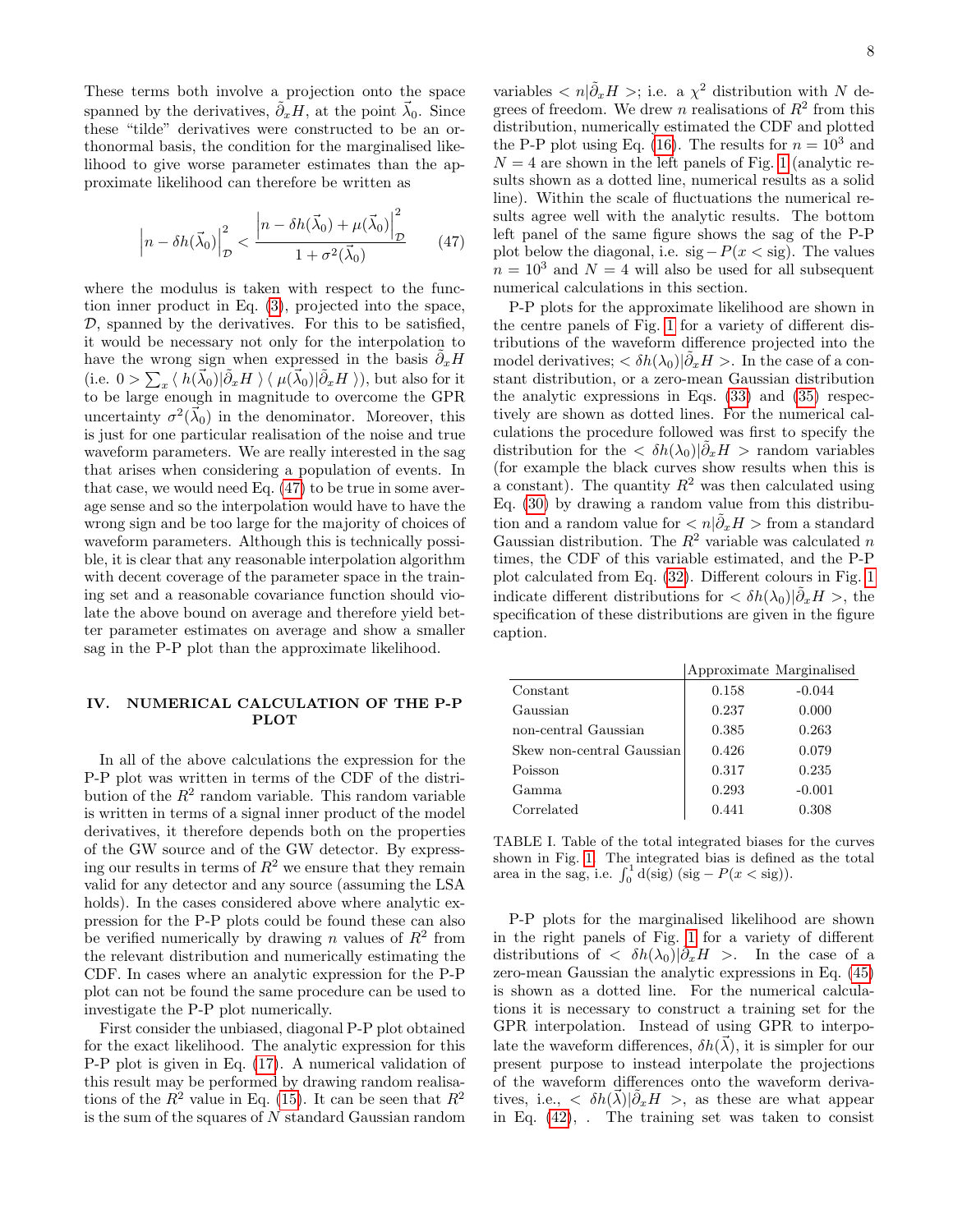

<span id="page-8-0"></span>FIG. 1. P-P plots for parameter estimation using the three likelihoods  $L'(\vec{\lambda}), L(\vec{\lambda})$ , and  $\mathcal{L}(\vec{\lambda})$  shown in the three columns respectively. In each column the top panel shows a P-P plot whilst the bottom panel shows the "sag"; i.e. the difference between the ideal diagonal line and the actual P-P plot. In each panel curves drawn as dotted lines correspond to analytic results whilst solid curves are numerical results. The left-hand column shows ideal, unbiased parameter recovery for the exact likelihood. In the centre and right-hand columns different colour curves correspond to different distributions of  $\langle \delta h(\lambda_0)|\tilde{\partial}_x H \rangle$ . The curves in black are for a constant distribution giving a non-centrality  $\Lambda = 2$  ( $\Lambda$  defined in Eq. [\(31\)](#page-4-6)). The curves in orange are for a zero mean Gaussian distribution with variance 1. The curves in yellow are for a non-central Gaussian distribution with me[a](#page-0-2)n  $4/3$  and variance 1. The curves in light-green are for a non-central, skewed normal distribution<sup>a</sup> with location parameter 1, scale parameter 1, and skew parameter 1. The curves in dark-green are for a Poisson distribution with mean and variance 1. The curves in blue are for a Gamma distribution with shape parameter 1 and scale parameter 1. And finally, the curves in purple are for a correlated random walk distribution with mean Gaussian step size 1. In all cases the number of parameter dimensions is  $N = 4$ , and the number of points used for the numerical simulations was  $n = 10<sup>3</sup>$ . The left-hand panel clearly shows the exact likelihood does not suffer from any bias, as expected. The centre panel shows that in all cases the approximate likelihood suffers from a bias. The right-hand column shows that in all cases the marginalised likelihood reduces the bias relative to the approximate likelihood. In the ideal case (shown in orange) of a zero mean Gaussian distribution for  $<\delta h(\lambda_0)|\tilde{\partial}_x H>$  the bias is completely removed.

<sup>a</sup> The PDF of a skew Gaussian distribution with location parameter  $\mu$ , scale parameter  $\sigma$  and skew parameter  $\alpha$  is given by  $\left[1 + \text{erf}(\alpha(x - \mu)/\sqrt{2}\sigma)\right]$  exp(−(x − μ)<sup>2</sup>/2σ<sup>2</sup>)

of points at  $\lambda = 1, 2, \ldots, 20$  and the actual experimental realisation at a value  $\lambda_0 = 21$ . For the majority of distributions (constant, Gaussian, non-central Gaussian, skew non-central Gaussian, Poisson, and Gamma distributions) shown in Fig. [1](#page-8-0) the random variables in the training set were drawn independently and interpolated using an uncorrelated Gaussian process, i.e.  $K_{ij} = \sigma_f \delta_{ij}$ . The  $R^2$  value was calculated from Eq. [42](#page-6-1) (with  $\mu = 0$ ) from Eq. [\(8\)](#page-2-2), because of the assumption of an uncorrelated process), the CDF estimated and the P-P plot calculated from Eq. [\(44\)](#page-6-2).

The assumption of an uncorrelated Gaussian process is a conservative assumption. In the absence of correlations the Gaussian process regression assumes a "worst-case" scenario and returns a mean waveform difference of zero (see Eq. [\(8\)](#page-2-2)). If correlations were present then the GPR

would return a non-zero estimate for  $\mu$  and shift the position of the posterior peak into better agreement with the true value, thus improving the P-P plot. To investigate the effect of correlations the final numerical calculation (labelled as "correlated" in Fig. [1\)](#page-8-0) was performed using a random walk distribution. The values of  $\langle \delta h(\vec{\lambda}) | \tilde{\partial}_x H \rangle$ at the points  $\lambda = 1, 2, \ldots, 21$  were taken to be a realisation of a random walk with Gaussian step width  $a = 1/3$ . The first 20 of these values were taken as the training set and used to extrapolate the final value. For the GPR interpolation a squared exponential covariance function  $k(x, y) = \exp((-1/2)(x - y)^2)$  was used. The squared exponential covariance function is not able to accurately capture the covariance of the random walk distribution, so this again represents a conservative choice to examine how the marginalised likelihood performs in the presence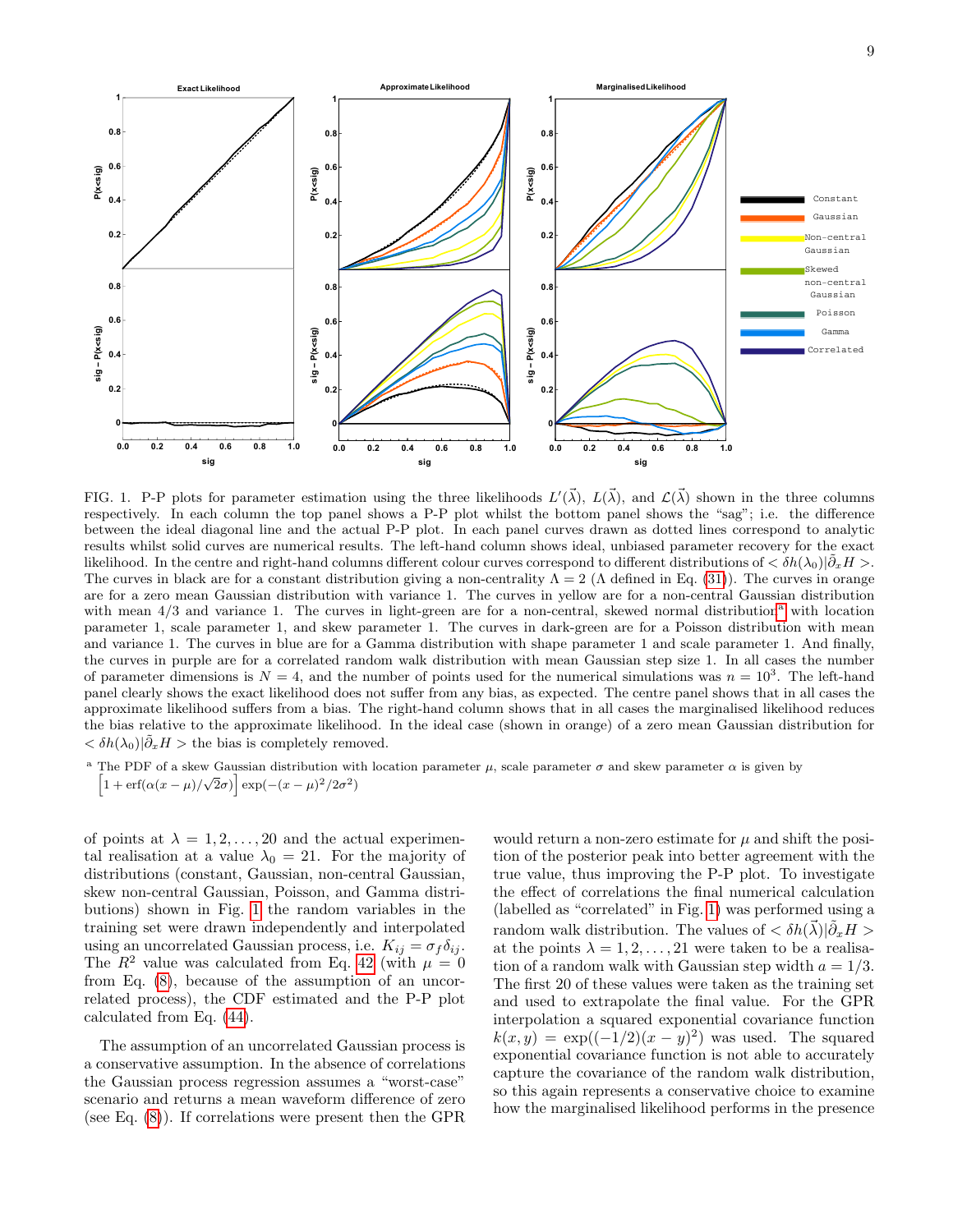of un-modelled correlations. However, even in this unfavourable case the marginalised likelihood still significantly reduces the bias in the P-P plot.

The purpose of considering such a wide variety of different distributions for the waveform difference is to test whether the marginalised likelihood is robust against different types of errors in the waveform models, which are not correctly modelled by the Gaussian process. For example, the marginalised likelihood assumes the waveform difference is a zero mean Gaussian process across parameter space, therefore it is perhaps not surprising that it performs well in the case of a zero mean Gaussian distribution. However the list of distributions used here also test the robustness of the method against noncentral distributions (e.g non-central Gaussian), skewed distributions (e.g. skewed Gaussian), one-sided and non-Gaussian distributions (e.g. Poisson or Gamma distributions), and the presence of un-modelled correlations in the waveform difference (the random walk distribution).

By comparing the curves of the same colour between the centre and right-hand panels of Fig. [1](#page-8-0) it can be seen that in all cases the P-P plot for the marginalised likelihood exhibits less of a bias, i.e., less of a "sag", than the approximate likelihood. In the ideal case where the distribution of the waveform differences is precisely that assumed by the GPR, a diagonal, unbiased P-P plot is recovered; however the bias is also almost completely removed for several of the other distributions considered. In all cases a significant improvement in performance can be seen when using the marginalised likelihood in place of the standard approximate likelihood. These results are summarised in Table [I,](#page-7-2) which lists the total bias (defined as the area between the sagging curve and the ideal diagonal) for all the curves shown in Fig. [1.](#page-8-0)

# <span id="page-9-9"></span>V. DISCUSSION

The P-P plot provides a way to quantify the bias that results when using inaccurate models to perform GW parameter estimation. For individual sources the systematic error in the parameters is independent of the SNR, whilst the random errors scale as 1/SNR, and hence the bias is most significant for the loudest sources. Even in cases where, for each individual source, the systematic error is small compared to the random error, the bias can still be significant when observing populations of sources, since the statistical error in a parameter estimated from combining a population of sources reduces as  $1/\sqrt{N}$  as more sources are added, while the systematic errors remain fixed.

In this paper several analytic expressions have been obtained that predict the sag of the P-P plots that results from different distributions of the model error. These results have been derived within the linear signal approximation, and are valid to  $\mathcal{O}(1/\text{SNR})$ . These analytic expressions for the P-P plots may be viewed in the same spirit as Fisher matrix estimates for the random errors, or Cutler and Vallisneri's [\[8\]](#page-9-5) expression for the systematic error in a single measurement. This latter result has also here been generalised (in Appendix [A\)](#page-10-3) to include terms of  $\mathcal{O}(1/\text{SNR}^2)$ .

It is now well established that model errors will present significant problems for a range of GW sources. The authors recently proposed a novel method for tackling this problem; using a modified likelihood constructed using Gaussian process regression on a training set of accurate waveforms. In this paper the performance of this marginalised likelihood was examined by comparing the P-P plots (obtained both analytically and numerically) with those obtained from the standard likelihood. In particular, it was found that in favourable conditions the marginalised likelihood was able to completely remove the parameter estimation bias. More importantly, it was found that the marginalised likelihood was robust against a wide range of un-modelled features in the distribution of waveform differences, and in all cases considered outperformed the standard likelihood. These results provide further illustration of the need to account for model uncertainties (using GPR or other techniques) when drawing inferences from near future GW observations.

- <span id="page-9-0"></span>[1] G. M. Harry (The LIGO Scientific Collabortation), Clas-
- <span id="page-9-1"></span>sical and Quantum Gravity 27, 084006 (2010). [2] F. Acernese et al. (The Virgo Collaboration), Virgo Technical Report VIR-0027A-09 (2009), URL
- [http://tds.ego-gw.it/itf/tds/file.php?callFile=](http://tds.ego-gw.it/itf/tds/file.php?callFile=VIR-0027A-09.pdf) [VIR-0027A-09.pdf](http://tds.ego-gw.it/itf/tds/file.php?callFile=VIR-0027A-09.pdf). [3] M. A. McLaughlin, Classical and Quantum Gravity **30**,
- <span id="page-9-2"></span>224008 (2013), 1310.0758.
- [4] G. Hobbs, Classical and Quantum Gravity **30**, 224007 (2013), 1307.2629.
- [5] M. Kramer and D. J. Champion, Classical and Quantum Gravity 30, 224009 (2013).
- <span id="page-9-3"></span>[6] R. N. Manchester and IPTA, Classical and Quantum Gravity 30, 224010 (2013), 1309.7392.
- <span id="page-9-4"></span>[7] P. A. Seoane, S. Aoudia, H. Audley, G. Auger, S. Babak,

J. Baker, E. Barausse, S. Barke, M. Bassan, V. Beckmann, et al. (The eLISA Consotium) (2013), 1305.5720.

- <span id="page-9-5"></span>[8] C. Cutler and M. Vallisneri, Phys. Rev. D 76, 104018 (2007), URL [http://link.aps.org/doi/10.](http://link.aps.org/doi/10.1103/PhysRevD.76.104018) [1103/PhysRevD.76.104018](http://link.aps.org/doi/10.1103/PhysRevD.76.104018).
- <span id="page-9-6"></span>[9] T. Sidery, B. Aylott, N. Christensen, B. Farr, W. Farr, F. Feroz, J. Gair, K. Grover, P. Graff, C. Hanna, et al., Phys. Rev. D 89, 084060 (2014), 1312.6013.
- <span id="page-9-7"></span>[10] M. Vallisneri and N. Yunes, Phys. Rev. D 87, 102002 (2013), 1301.2627.
- <span id="page-9-8"></span>[11] C. J. Moore and J. R. Gair, Physical Review Letters 113, 251101 (2014), 1412.3657.
- <span id="page-9-10"></span>[12] F. Pretorius, Phys. Rev. Lett. 95, 121101 (2005), URL [http://link.aps.org/doi/10.1103/PhysRevLett.95.](http://link.aps.org/doi/10.1103/PhysRevLett.95.121101) [121101](http://link.aps.org/doi/10.1103/PhysRevLett.95.121101).